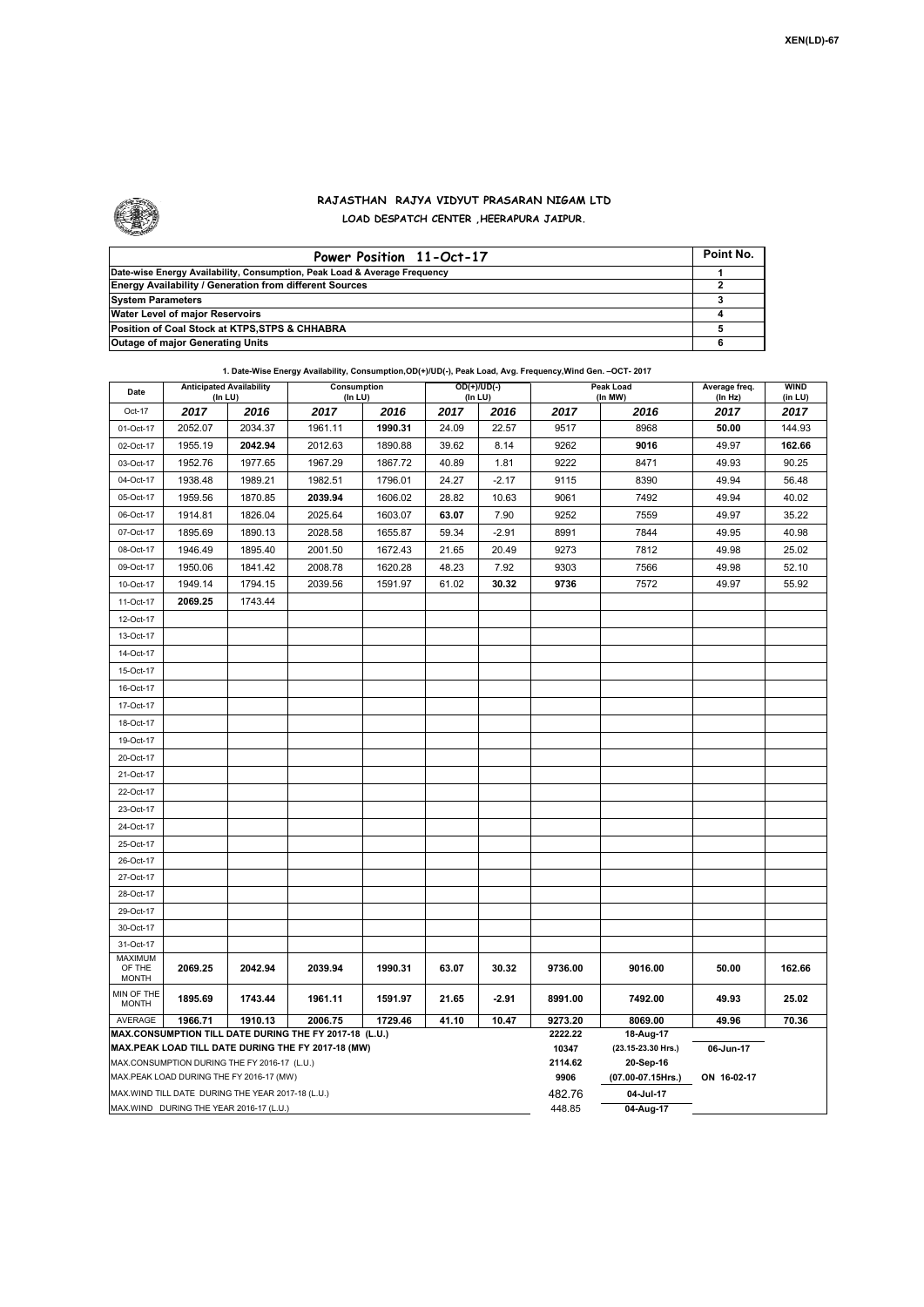| (In LU)      |                                                           |                 |                             |                  |  |  |  |  |  |
|--------------|-----------------------------------------------------------|-----------------|-----------------------------|------------------|--|--|--|--|--|
| S.No.        | Sources Available to Rajasthan / Installed                | Prior           | Prior                       | Actual           |  |  |  |  |  |
|              | Capacity as on 30.09.2016                                 |                 | assessment of assessment of | Energy           |  |  |  |  |  |
|              | (In MW)                                                   | Avail. For next | Avail.                      | Received         |  |  |  |  |  |
|              |                                                           | Dav             |                             |                  |  |  |  |  |  |
|              |                                                           |                 | 10-Oct-17                   |                  |  |  |  |  |  |
| 1            | KTPS (1240/1240)                                          | 180.00          | 172.95                      | 157.88           |  |  |  |  |  |
| $\mathbf{2}$ | STPS (1500/1500)                                          | 155.95          | 164.00                      | 166.04           |  |  |  |  |  |
| 3            | DHOLPUR GAS CCPP (330/330)                                | 0.00            | 0.00                        | 25.35            |  |  |  |  |  |
| 4            | RAMGARH (273.5/273.5)                                     | 31.00           | 46.00                       | 41.95            |  |  |  |  |  |
| 5            | RAPP-A(200/200)                                           | 41.00           | 41.00                       | 41.81            |  |  |  |  |  |
| 6            | MAHI (140/140)                                            | 0.00            | 0.00                        | 2.20             |  |  |  |  |  |
| 7            | CHAMBAL (RPS+JS) (135.5/271)                              | 29.00           | 29.00                       | 29.99            |  |  |  |  |  |
| 8            | <b>GIRAL LIGNITE (250/250)</b>                            | 0.00            | 0.00                        | 0.00             |  |  |  |  |  |
| 9            | CHHABRA TPS 1000/1000)                                    | 164.00          | 164.00                      | 166.74           |  |  |  |  |  |
| 10           | ADANI (TPS) + KALISINDH (TPS)                             | 285.00          | 285.00                      | 288.40           |  |  |  |  |  |
|              | (1200+1200/1320+1200)                                     |                 |                             |                  |  |  |  |  |  |
| 11           | WIND FARM (3980.40/4119.15)                               | 47.50           | 48.75                       | 55.92            |  |  |  |  |  |
| 12           | SOLAR POWER(737.70/1295.70)                               | 0.00            | 0.00                        | 0.28             |  |  |  |  |  |
| 13           | <b>CAPTIVE POWER PLANTS</b>                               | 0.00            | 0.00                        | 0.00             |  |  |  |  |  |
| 14           | REGIONAL (INTRA STATE) O.A. (VLTPS)<br><b>OPEN ACCESS</b> | 0.00<br>44.27   | 0.00<br>42.13               | 0.00<br>42.13    |  |  |  |  |  |
| 15<br>16     |                                                           |                 |                             |                  |  |  |  |  |  |
| 17           | BIOMASS - (101.95/119.25)<br>BARSINGHSAR LTPS(250/250)    | 3.00<br>53.00   | 4.00<br>30.86               | 3.29<br>36.68    |  |  |  |  |  |
| 18           | RAJWEST (1080/1080)                                       | 229.00          | 213.39                      | 192.04           |  |  |  |  |  |
|              | TOTAL (A) : 1-18                                          | 1262.72         | 1241.08                     | 1250.70          |  |  |  |  |  |
| 19           | <b>BBMB COMPLEX</b>                                       |                 |                             |                  |  |  |  |  |  |
|              | a) BHAKRA(230.79/1516.3)                                  | 29.36           | 30.68                       | 30.54            |  |  |  |  |  |
|              | b) DEHAR (198/990)                                        | 16.84           | 17.64                       | 15.02            |  |  |  |  |  |
|              | c) PONG (231.66/396)                                      | 30.24           | 33.76                       | 29.86            |  |  |  |  |  |
|              | TOTAL: a TO c                                             | 76.45           | 82.08                       | 75.43            |  |  |  |  |  |
| 20           | <b>CENTRAL STATIONS</b>                                   |                 |                             |                  |  |  |  |  |  |
|              | d) SINGRAULI (300/2000)                                   | 90.29           | 90.58                       | 90.89            |  |  |  |  |  |
|              | (310.24/3000)<br>e) RIHAND                                | 118.40          | 118.65                      | 119.17           |  |  |  |  |  |
|              | f) UNCHAHAR-I(20/420)                                     | 8.41            | 4.71                        | 4.69             |  |  |  |  |  |
|              | g) UNCHAHAR-II& III(61/630)                               | 55.57           | 44.00                       | 43.80            |  |  |  |  |  |
|              | h) INDIRA GANDHI STPS(JHAJHAR) 0.00/1500)                 | 0.00            | 0.00                        | 0.00             |  |  |  |  |  |
|              | i) NCTPS DADRI St-II (43.22/980) + DADRI-TH               | 12.40           | 20.11                       | 19.73            |  |  |  |  |  |
|              | j) DADRI GAS (77/830)                                     | 12.32           | 16.01                       | 17.88            |  |  |  |  |  |
|              | k) ANTA<br>(83.07/419)                                    | 27.61           | 4.95                        | 14.78            |  |  |  |  |  |
|              | I) AURAIYA<br>(61.03/663)                                 | 11.56           | 2.99                        | 9.27             |  |  |  |  |  |
|              | m) NAPP<br>(44/440)                                       | 9.60            | 9.41                        | 9.41             |  |  |  |  |  |
|              | $n)$ RAPP-B<br>(125/440)                                  | 34.36           | 33.33                       | 33.33            |  |  |  |  |  |
|              | o) RAPP-C<br>(88/440)                                     | 20.58           | 19.86                       | 19.86            |  |  |  |  |  |
|              | p) SALAL<br>(20.36/690)                                   | 2.28            | 1.95                        | 2.01             |  |  |  |  |  |
|              | $q)$ URI<br>(70.37/720)                                   | 3.45            | 3.96                        | 3.64             |  |  |  |  |  |
|              | r) TANAKPUR (10.86/94)                                    | 2.18            | 2.22                        | 2.19             |  |  |  |  |  |
|              | s) CHAMERA - (105.84/540)                                 | 6.86            | 7.49                        | 7.13             |  |  |  |  |  |
|              | t) CHAMERA-II (29.01/300)                                 | 2.44            | 3.29                        | 3.15             |  |  |  |  |  |
|              | u) CHAMERA-III (25.21/231)                                | 1.86            | 2.58                        | 2.52             |  |  |  |  |  |
|              | v) DHAULIGANGA (27/280)                                   | 3.07            | 3.68                        | 3.14             |  |  |  |  |  |
|              | w) DULHASTI (42.42/390)                                   | 10.09           | 10.09                       | 10.09            |  |  |  |  |  |
|              | x) SEWA (13/120)                                          | 0.39            | 0.39                        | 0.39             |  |  |  |  |  |
|              | y) NJPC (112.00/1500) + RAMPUR(31.808/412.02)             | 15.68           | 15.80                       | 15.45            |  |  |  |  |  |
|              | z) TEHRI (75/1000)                                        | 5.18            | 5.18                        | 5.18             |  |  |  |  |  |
|              | aa) KOTESHWR (33.44/400) + PARBATI3 (56.73/520)           | 5.36            | 5.36                        | 8.83             |  |  |  |  |  |
|              |                                                           |                 |                             |                  |  |  |  |  |  |
|              | ab) TALA                                                  | 1.92            | 2.29                        | 2.29             |  |  |  |  |  |
|              | ac) MUNDRA UMPP (380/4000)                                | 70.08           | 70.08                       | 70.08            |  |  |  |  |  |
|              | ad) SASAN (372/3960)                                      | 72.96           | 58.08                       | 68.94            |  |  |  |  |  |
|              | ae) FRKKA+KHLGN+TLCHR (70.18/3940)                        | 29.11           | 29.69                       | 29.69            |  |  |  |  |  |
|              | af) URS POWER(DADRI TH-I)                                 | 0.00            | 0.00                        | 0.00             |  |  |  |  |  |
|              | TOTAL SCHEDULE(a TO af)                                   | 710.45          | 668.78                      | 692.94           |  |  |  |  |  |
|              | LOSSES                                                    | $-23.96$        | $-22.09$                    | $-26.46$         |  |  |  |  |  |
|              | <b>NET SCHEDULED</b>                                      | 686.49          | 646.70                      | 666.48           |  |  |  |  |  |
| 21           | BILATERAL (REG.) EXCL. BANKING                            | 8.56            | 8.56                        | 8.56             |  |  |  |  |  |
| 22           | <b>BANKING</b>                                            | 0.00            | 0.00                        | 0.00             |  |  |  |  |  |
| 23           | BILATERAL(INTER-REG.). EXCLUDING (ISOA &                  | 105.47          | 40.21                       | 67.17            |  |  |  |  |  |
| 24           | BANKING)<br>INTER STATE OPEN ACCESS (BILATERAL+IEX)       | $-44.27$        | $-42.13$                    | $-42.13$         |  |  |  |  |  |
|              |                                                           |                 |                             |                  |  |  |  |  |  |
| 25           | <b>INDIAN ENERGY EXCHANGE</b>                             | 50.27           | 27.76                       | 27.76            |  |  |  |  |  |
|              | <b>TOTAL(B): (19 TO 25)</b>                               | 806.53          | 708.06                      | 727.84           |  |  |  |  |  |
|              | TOTAL GENERATION (A +B): 1 TO 25                          |                 |                             | 1978.54          |  |  |  |  |  |
|              | OVER DRAWAL (+)/UNDER DRAWAL (-)<br><b>GRAND TOTAL</b>    | 2069.25         | 1949.14                     | 61.02<br>2039.56 |  |  |  |  |  |
|              | LAST YEAR                                                 | 1743.44         | 1794.15                     | 1591.98          |  |  |  |  |  |
|              |                                                           |                 |                             |                  |  |  |  |  |  |

## **2.Anticipated Availability/Generation From Different Sources**